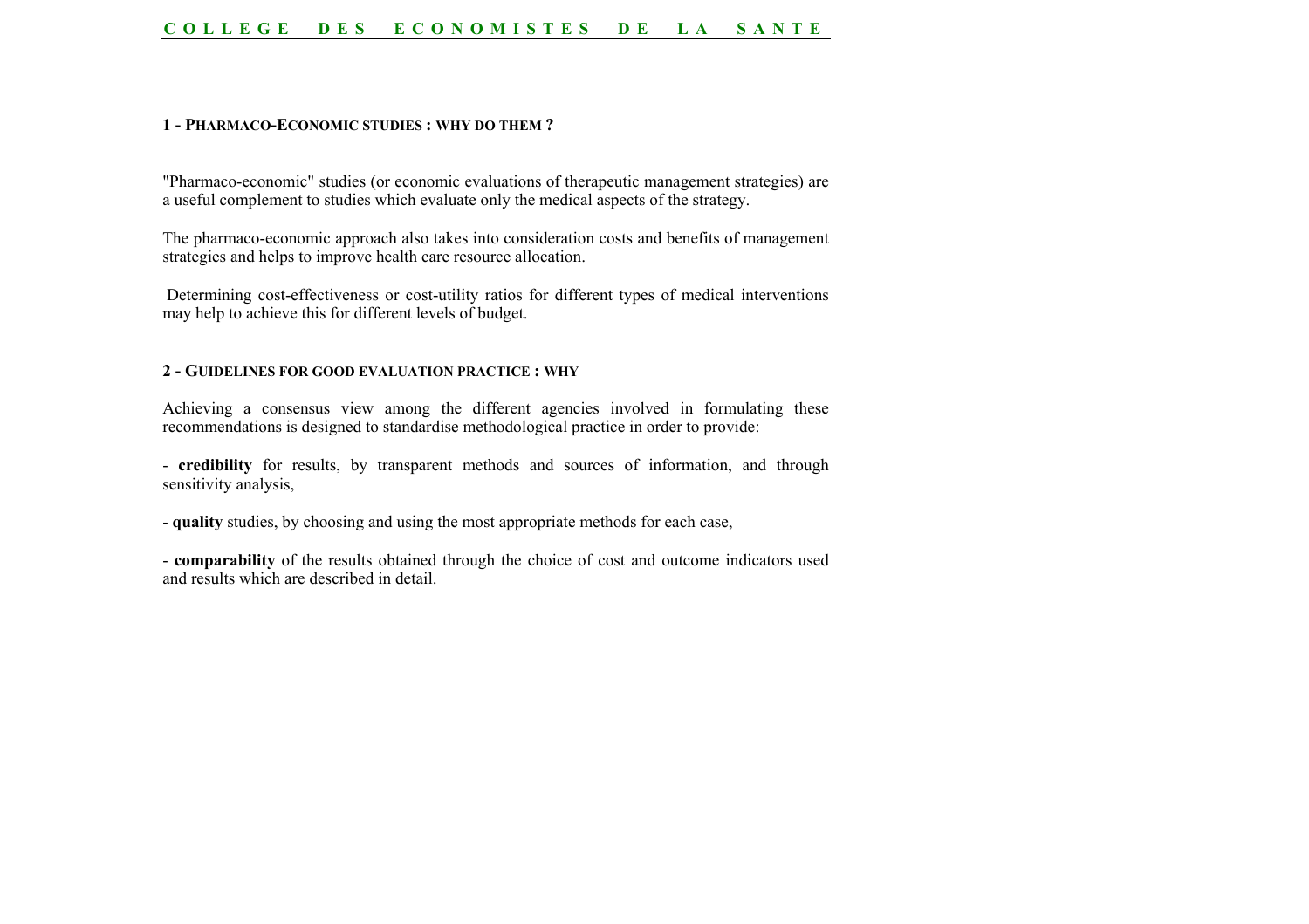specific interests and the associated financial limits placed on each.

In any event, the results of these studies must be seen in the context of being an aid to decision making, which by its very nature is multi-factorial, and not as a single exclusive criterion in itself. It is clear to the committee that even by harmonising methods, these studies cannot represent a "press-button" approach and must not in any way bind the decision-maker who commissions the study.

These recommendations are not intended to turn economic evaluations of management strategies into a global optimisation tool for all resources available for the drug. Their objective is less ambitious; one of "local" optimisation, in order to improve resource allocation in the setting of a disease, a group of patients or a given class of drugs.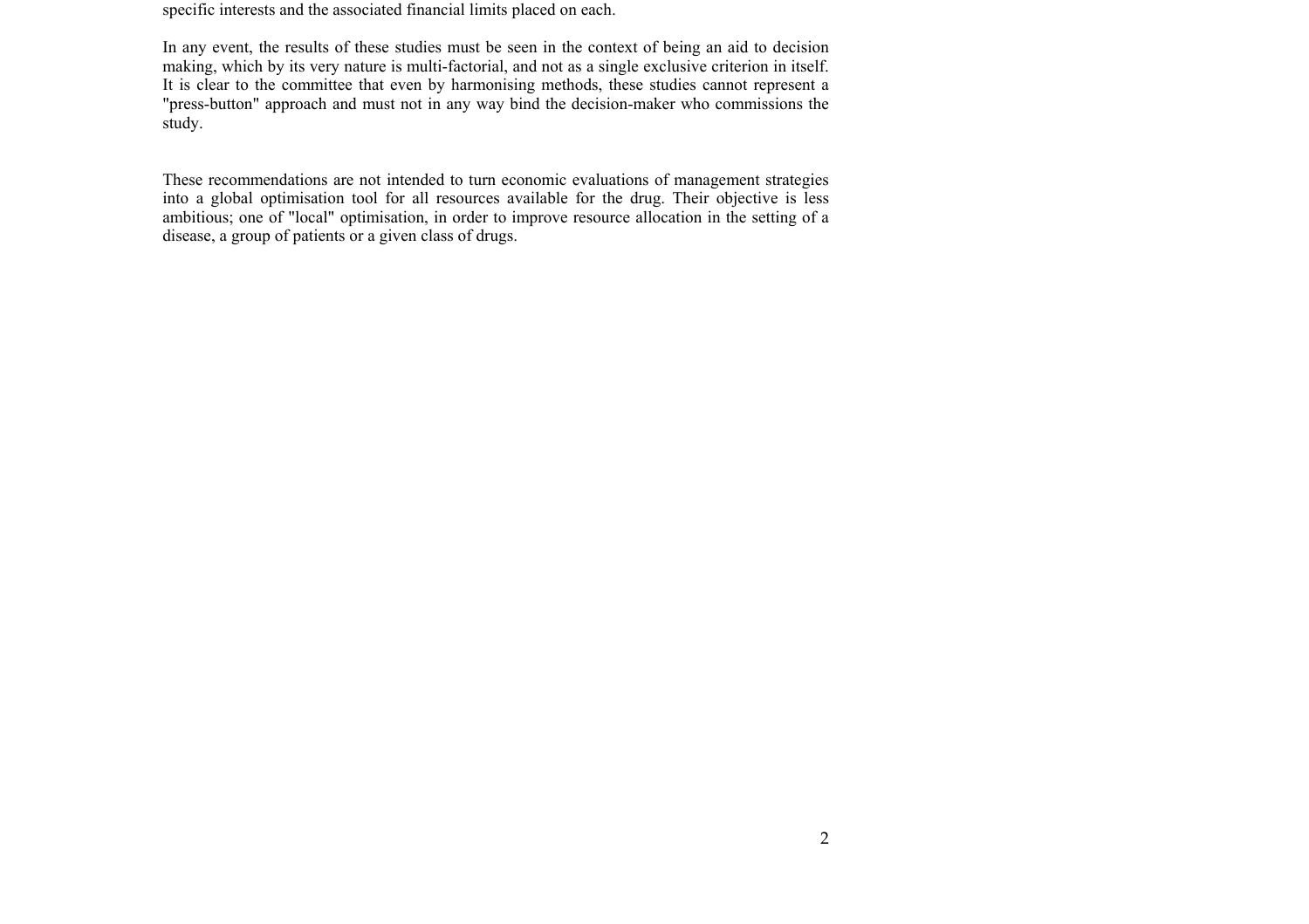#### *Recommendation n°1*

*Given that there are different ways of measuring cost for each of the points of view concerned, it is important that the point(s) of view from which the study is performed is described for a study: impact on budgetary requirements for the Assurance Maladie or hospital etc, or the impact on total health expenditure and on public health for the society. Regardless of the context used, this should be justified.*

## **2 - TIMING OF STUDIES OVER THE LIFE OF A PRODUCT**

Pharmaco-economic studies may be performed at different stages in the life cycle of a product, but are usually performed during phases II to IV. Results obtained in France may be used in different contexts: to make a strategic decision in product development, for the initial application for reimbursement and/or re-inscription on the list of reimbursed products.

As knowledge about a product and its setting will change over time, the methodology used must take these different factors into account.

In the case of an application for renewal on the listing of reimbursed products, public bodies pay great attention to confirmation or up-dating of pharmaco-economic results which were obtained before the product was registered.

The evaluation criteria used in these different cases may themselves be different: pre-marketing studies are by necessity based on phase II and III clinical trials, whereas for re-registration, an evaluation is based primarily on the wider use of the product in medical practice.

# *Recommendation n° 2*

*The stage of product development and limitations which arise as a result of this and which affect the study should be described.*

# **3 - THEORETICAL FRAMEWORK**

Pharmaco-economic studies are defined by the fact that they take into account both medical criteria relating to clinical epidemiology, and cost criteria. This association may be achieved either formally as in the economic theory of welfare and utility, or in a multi-disciplinary methodology which may be qualified by "decision analysis". In the former case, social utility must be defined using extremely rigorous conditions which are often difficult to satisfy. In the latter, operation of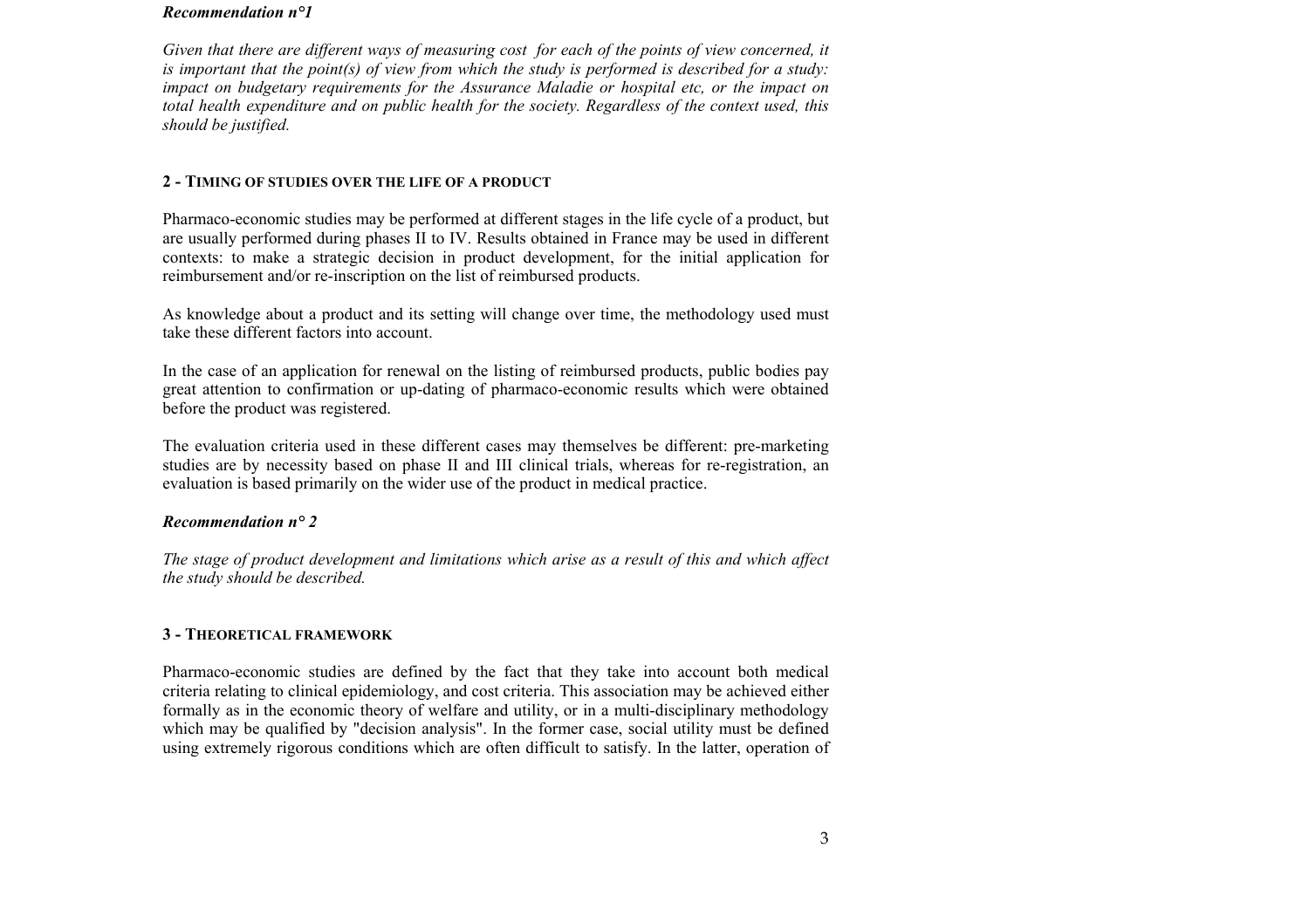Pharmaco-economic evaluation studies of management strategies may be complemented by an assortment of additional approaches, including the cost of the disease and budgetary requirements. This approach is described in paragraph 15.

Studies based on cost of the disease come before pharmaco-economic evaluations. They provide general descriptive information about the treatments studied for a given disease.

They generally provide an overview of the information available, including descriptive epidemiology of the disease (incidence, prevalence, natural history, morbidity, handicap and mortality), traditional management approaches in the health system and associated costs (direct and indirect). Evaluation of the repercussions of the disease may include quality of life studies (see paragraph 10.2).

Measurements of cost in these studies may encounter the same type of problems as those which are seen in the evaluation analysis *per se* (see paragraph 9).

#### *Recommendation n°:4*

*It is recommended that a pharmaco-economic evaluation includes a preliminary descriptive section which provides an overview of the major information available (descriptive epidemiology and types of management) on the disease concerned, both in terms of public health and in terms of health expenditure. This section may be as detailed as necessary.*

#### **5 - TARGET POPULATION**

The target population is the population which may benefit from the treatment as indicated in its product licence. In a broader sense it is the population which may potentially benefit from the treatment. The actual population used is the population which receives the treatment in normal medical practice. This may or may not be similar to the target population.

#### *Recommendation n° 5*

*The population affected by the product evaluation must be clearly described. For an application for re-listing, the population which is actually being treated by the drug should be described.*

#### **6 - TREATMENT ALTERNATIVES AND CHOICE OF COMPARATOR**

As an economic evaluation is comparative, the comparator should be a likely alternative to the use of the treatment being evaluated: a drug with the same product licence indication, alternative technology (e.g. surgery) or the "do nothing" approach where there is no alternative. The best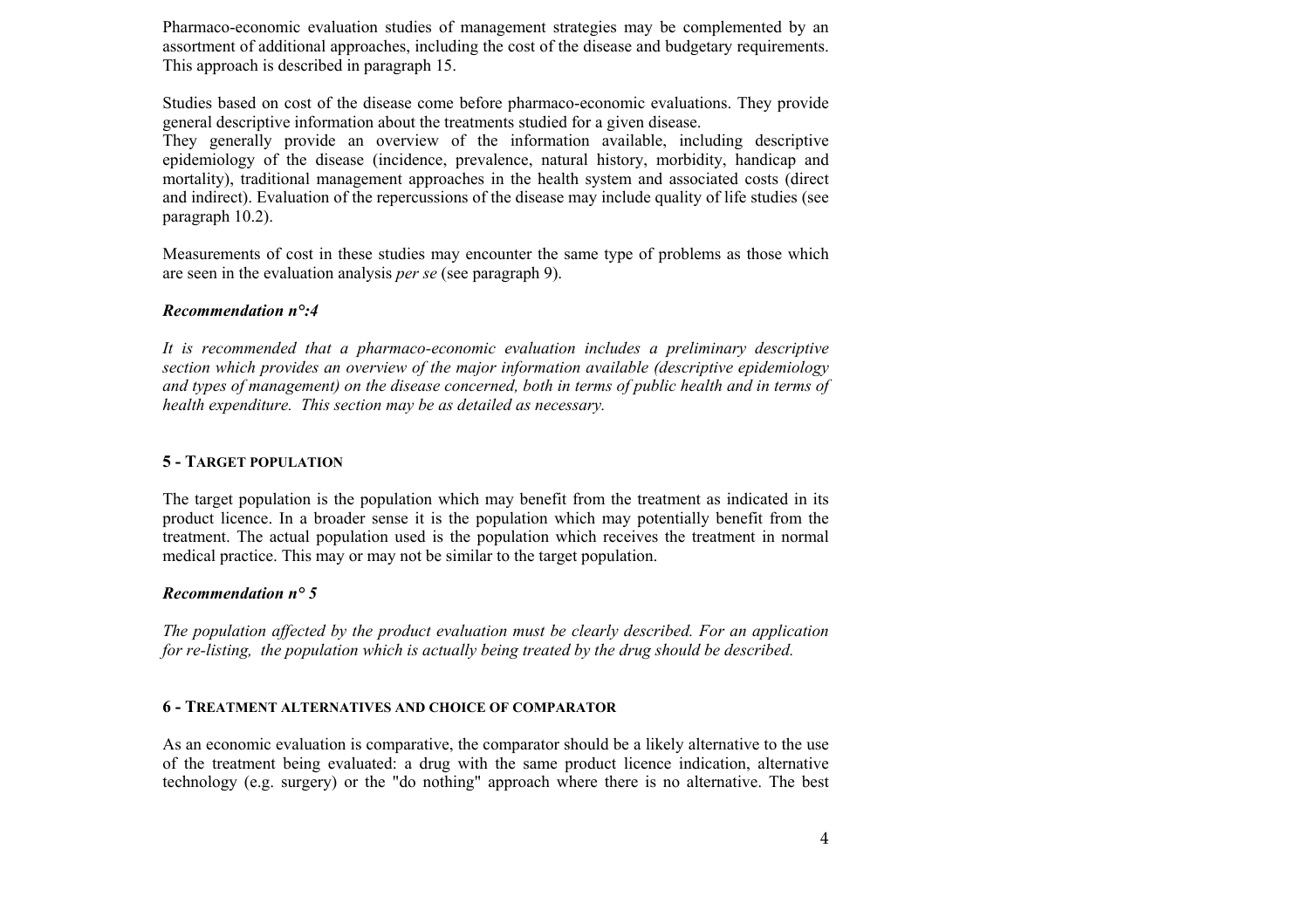#### *Recommendation n°6*

*The diversity of methods for prescribing and treatment should be taken into account; several management strategies may be considered. The comparator must be chosen with this in mind, and the reasons for the choice must be explained.*

## **7 - TYPES OF STUDIES**

Compliance with good practice for the economic evaluation of drugs should improve comparability of pharmaco-economic studies *inter alia*.

Conventionally, 4 kinds of pharmaco-economic evaluation studies may be identified:

- the cost minimisation study
- the cost-effectiveness study
- the cost-utility study
- the cost-benefit study.

Two other more descriptive kinds of studies exist, although these are not evaluations in the strict sense of the term (cf. paragraphs 4 and 10.2).

Evaluation methods differ from each other in their specific objectives, the context in which they are applied and the economic and medical indicators which they use, particularly to express results. These may be expressed in monetary terms, where we refer to "benefits", or physical units. Choosing the most appropriate evaluation method for the problem to be answered assumes that prior knowledge is available as early as possible about the objective of the evaluation, the context in which it is situated and the information available to perform the evaluation.

## **7.1 - Cost minimisation studies**

Cost minimisation studies are used in situations where the strategies compared differ only in the costs which they incur. Where two strategies are similar in therapeutic efficacy and produce the same consequences (medical and social, for the patient), but at different cost, the least expensive strategy needs to be identified.

## **7.2 - Cost-effectiveness studies**

Cost-effectiveness studies are used to determine the strategy which provides maximal effectiveness for a fixed cost, or conversely to obtain a given medical objective at least cost. These also provide the decision-maker with information about the additional efficacy obtained for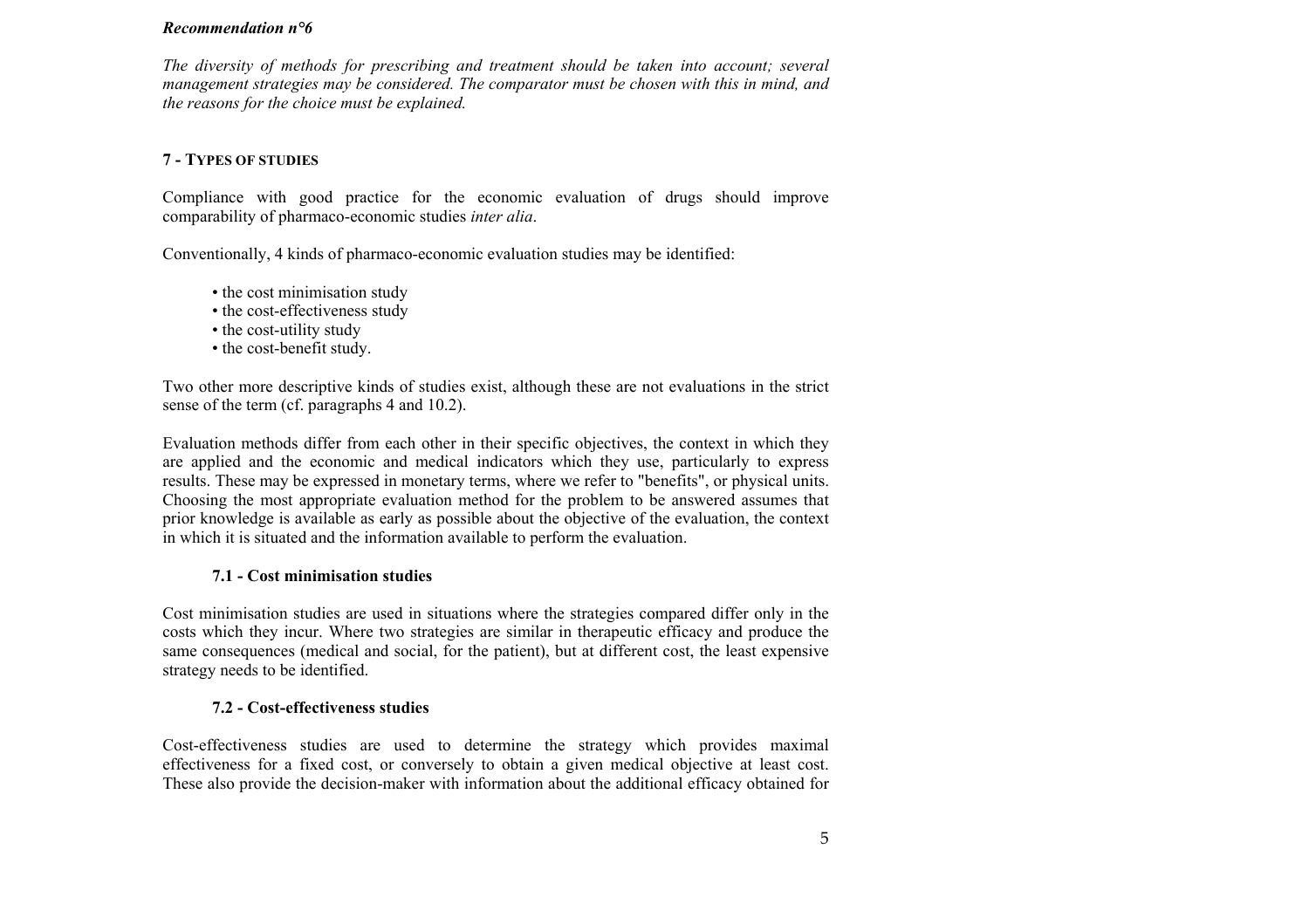it includes all costs and consequences of the strategy being evaluated, expressed in monetary terms. The monetary values of health results, however, raise many problems, particularly in terms of effects that cannot be substitued.

#### *Recommendation n°:7*

*Each of the evaluation methods has its own field of application and its own limits. The type of study chosen should be clearly described and justified with respect to the question being asked and must be described at the start of the study. The author should also provide a definition of the type of study used.* 

## **8 - TIME FRAME AND EXTRAPOLATION TO OTHER COUNTRIES**

## **8.1 - Time frame**

There are several possible time frames. The impact of treatment may be considered over the entire life of the individual (particularly in the case of chronic diseases) or may alternatively be limited to a more restricted period of time.

Although it is determined by the natural history of the disease, the choice of the time frame of the study is often limited by the data available (particularly data from clinical trials). A model may, however, be used to estimate the long-term consequences, both in terms of health costs and results (cf. paragraph 12).

## *Recommendation n° 8*

*The time frame of the pharmaco-economic study must be justified in terms of the natural history of the disease and the availability of information*.

## **8.2 - Extrapolation to other countries**

Epidemiological information and, in particular, methods of medical and social management processes may vary considerably from one country to another. Similarly, methods for collecting data, costs and their allotted values, are highly dependent on the national context in which the study is performed.

## *Recommendation n° 9*

*Where international data on epidemiology, effectiveness or resources consumed are used, extrapolation of such data must be justified*.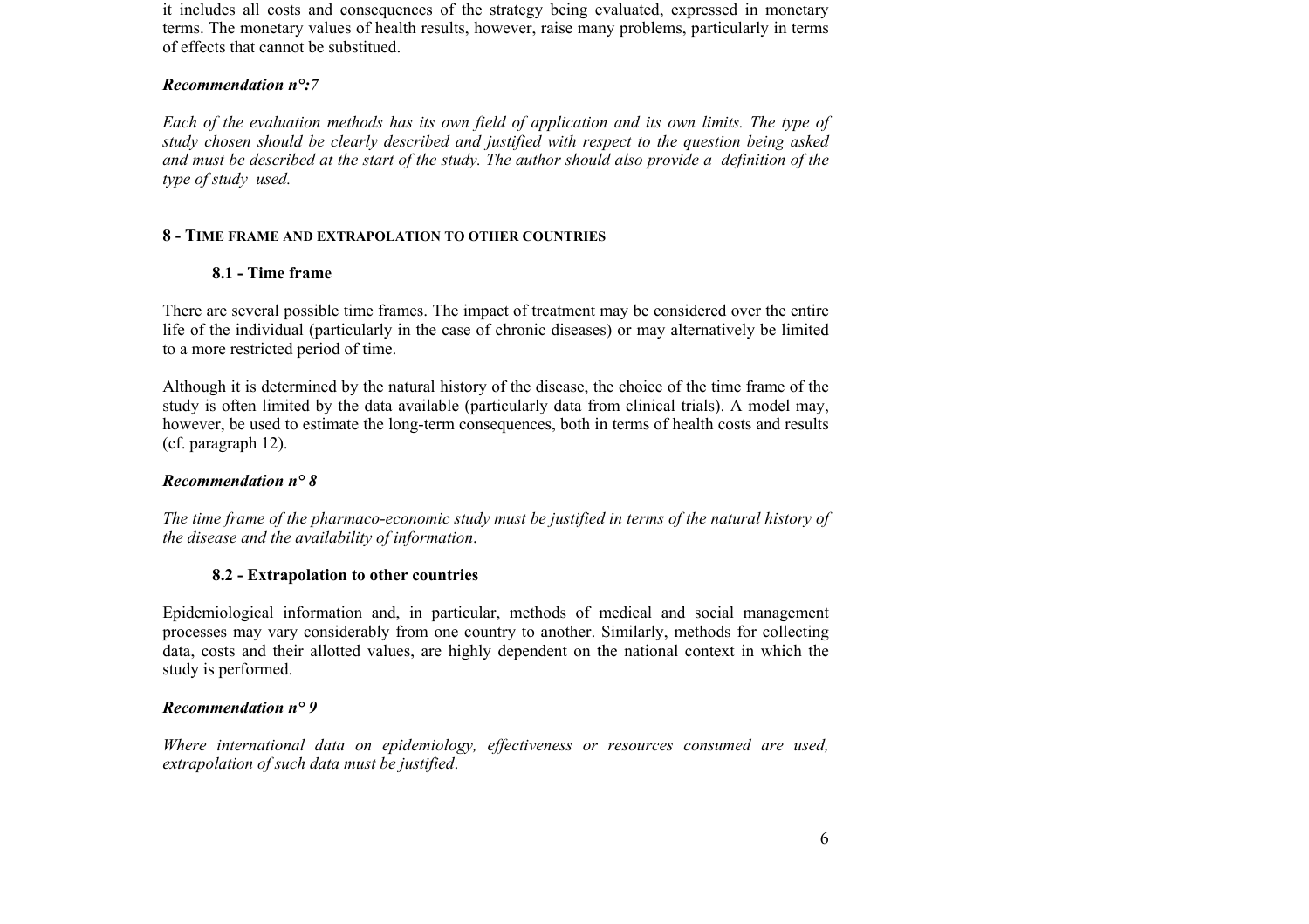• The term cost in economics refers to the concept of opportunity cost and takes account of the fact that the cost of resources used to perform a given health intervention equals the value of the health results which would have been obtained if the same resources had been used to perform other procedures.

•Price is, in the strict sense of the word, the result of an offer and a bid, freely expressed in the market place.

• Tariffs are administrative prices, i.e. those fixed by public bodies or negotiated with the administration system.

In a non-market system, however, the prices used may be quite different from opportunity costs. There is no real price, as such, in the field of health, rather there are tariffs which take into account factors which are independent of actual costs and the market place. As an example of this, we see that the tariffs for medical procedures listed in the Nomenclature Générale des Actes Professionnels (Relative Value Scale) represent the result of the interaction between health professionals, paying bodies and public authorities, rather than the result of allocating values to community's own preferences about health.

In the ideal situation, public decisions on the allocation of community resources should be made with reference to the opportunity costs for each project. Insofar as these are difficult to establish in the field of health, however, it is useful to be able to refer to conventional tariffs or to costs which are as close as possible to the concept of an opportunity cost.

## **9.1 - Direct costs**

These costs represent the value of all the resources consumed which are associated with the management of the disease (these include benefits if some costs are avoided as a result of a given treatment).

## *9.1.1 - Definition*

Two types of direct costs may be distinguished :

• Direct medical costs, which cover different aspects including consumption of drugs and use of medical resources (admission to hospital, outpatient appointments and medical consulting visits, laboratory tests and investigations, the costs of treatment of side-effects etc).

• Direct non-medical costs, which are involved in transporting the patient for the purpose of his medical management, for home care assistants and for care provided by voluntary workers etc.

## *Recommendation n° 10*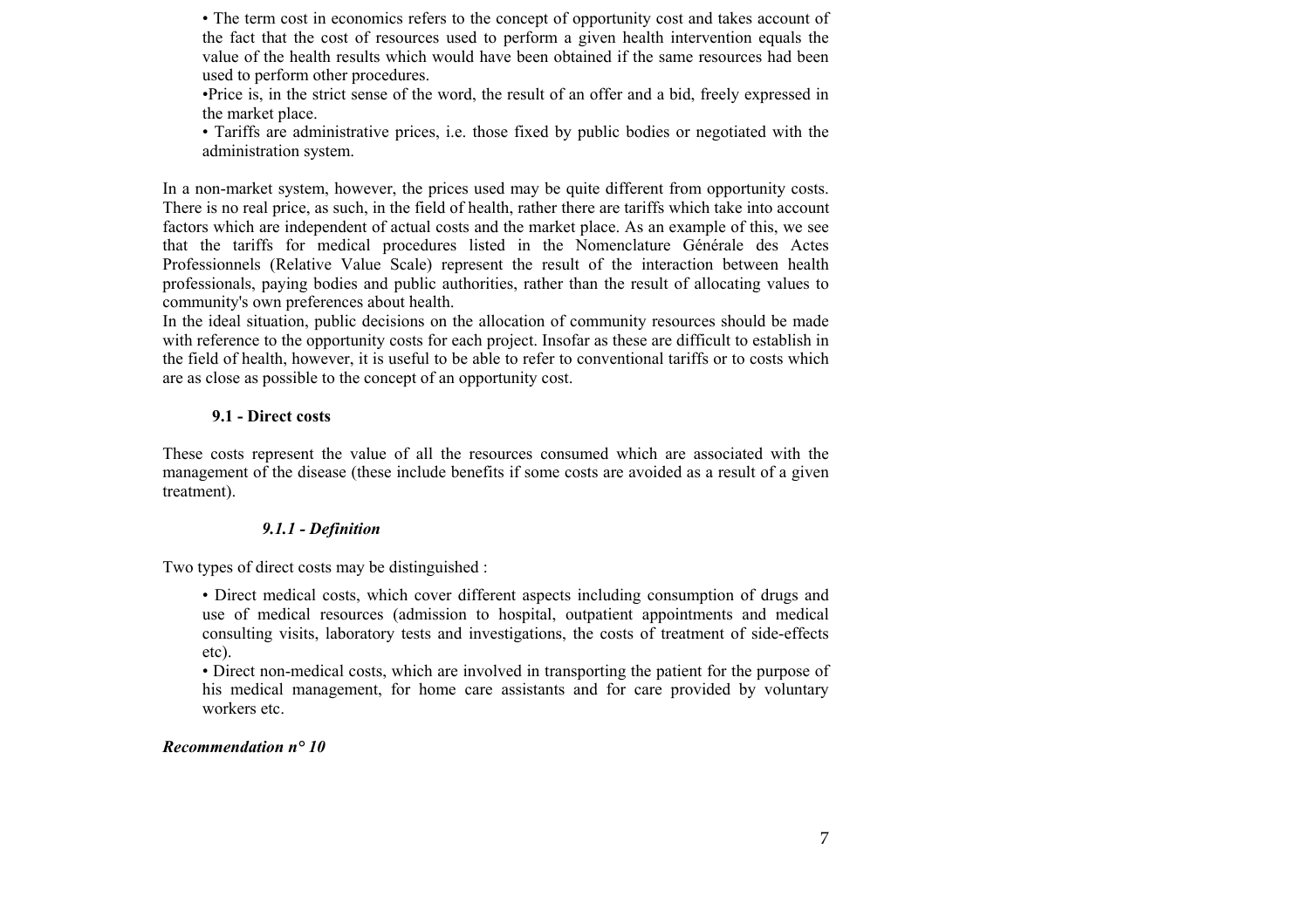des Actes Professionnels (Relative Value Scale) and tariffs for each key letter, which are published by public bodies, in addition to other tariffs and prices used (drugs, prostheses etc), which are adjusted to take account of the specific reimbursement figure for the procedure. This practice is valid for direct outpatient costs: laboratory tests and diagnostic investigations, medical consulting visits and outpatient appointments (general practitioners and specialists, nursing and physiotherapy procedures etc), although there may be some discussion as to how these are applied (the difference between the procedure tariff and the true value of the procedure which depends on the time consumed and the level of expertise required). It is conventional to apply the factors used by the Régime Général<sup>[1](#page-20-0)</sup> in calculating reimbursement rates. When, however, a study applies to a specific population, it is useful to take into account changes in tariff rates offered by the different regimes and, where applicable, to apply individual weighting factors. Also, where necessary, the individual situation of insured patients should be considered, in terms of exemption from paying costs.

• From the point of view of the patient, other adjustments are usually made based on the frequency and size of fee over-expenditure (practitioners with the right to exceed budgetary expenditure or who are practising in sector II, in receipt of private fees) and additional insurance coverage. In most cases, information about additional insurance coverage is not available in sufficient detail and tehe payment attributed to individuals generally includes all that part which is not reimbursed by the compulsory National Health Insurance.

• From the society point of view, the value applied should ideally be expressed in terms of opportunity costs. This value is often, however, obtained by adding the reimbursable costs to the costs borne by the patient, including additional coverage.

#### - **Public hospital costs**

In order to measure hospital costs, it has until recently been conventional to use the daily cost applicable to the type of institution and the specialty concerned, multiplied by the length of the hospital admission period in days.

Analytical accounting now enables us to come closer to the concept of actual cost rather than tariff cost.

The Programme de Médicalisation des Systèmes d'Information (PMSI) database provides information about analytical accounting which is listed by diagnostic related group (DRG). This type of approach is now becoming widely used to allocate values to admissions to public hospitals. This provides average inclusive costs divided into 14 components (medical staffing, nursing, consumables, medical/technical procedures, kitchen services, linen services etc) which are based on a sample of more than 40 hospitals and a total of more than one million admissions. This type of information is only currently available, however, for short-stay public hospital admissions. No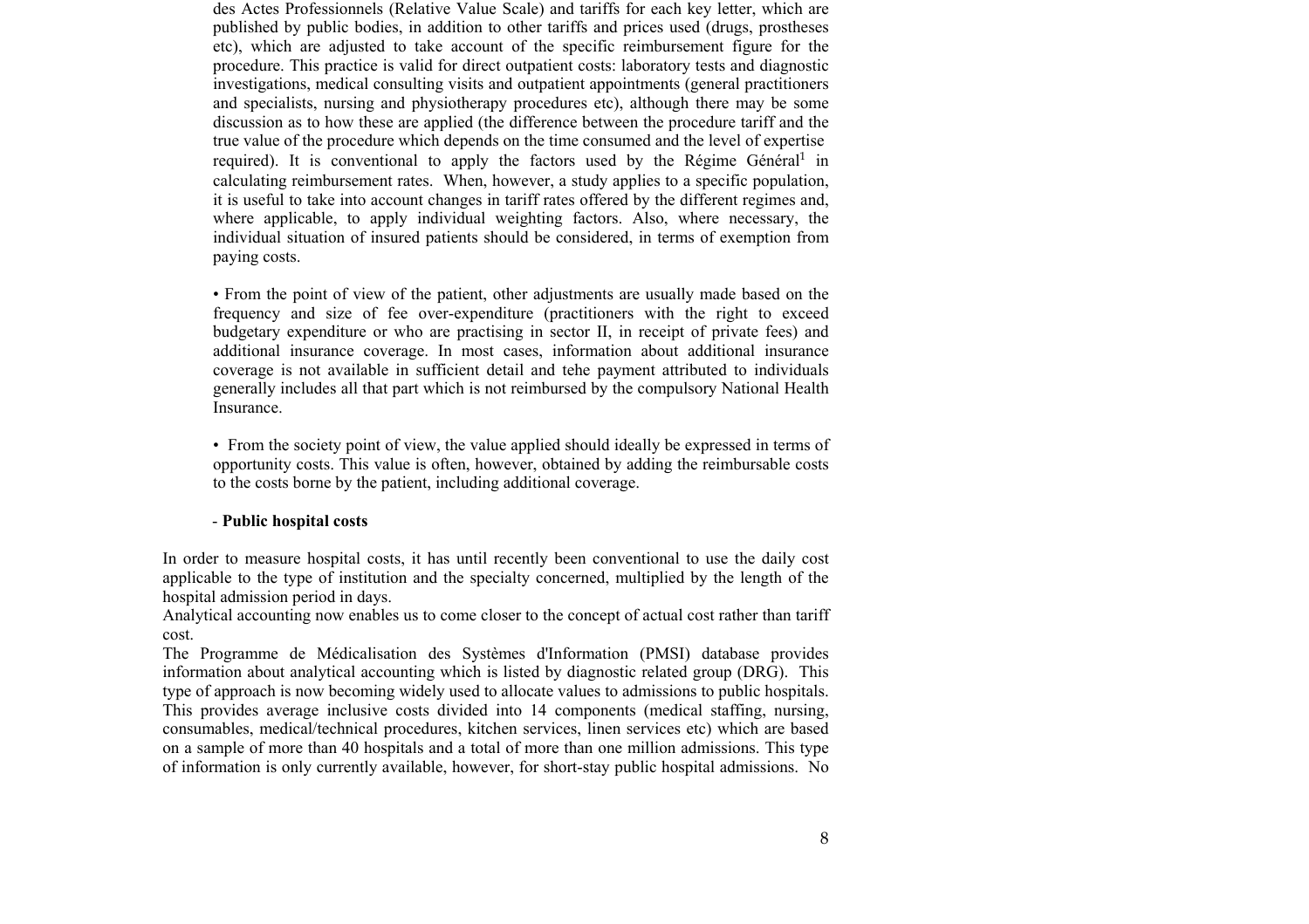*For short-stay public hospital costs, it is recommended that, wherever possible, analytical accounting data are used and are listed by diagnostic related group (from the PMSI database) using inclusive costs. Until this process becomes more widely applied to all domains in the public and private sectors, billing information and/or conventional tariff data may continue to be used. It is recommended that the sources of data used are described in all cases. For reimbursement rates, those used by the Régime Général should be applied. Adjustments may be made depending on the characteristics of the populations being studied. From the point of view of patients it is recommended that all of the costs not reimbursed by the Assurance Maladie (including additional cover) are taken into account.*

#### **9.2 - Indirect costs**

#### *9.2.1 - Definition*

These costs mostly refer to productivity losses on a macro-economic scale. Productivity losses affect both the patient and the patient's close contacts. In addition to productivity losses associated with loss of work, the leisure time lost by the patient and by the patient's close contacts should also be taken into account.

Although short or long-term loss of work due to partial or total handicap, and also premature death have, for many years, been accepted to represent a loss of production for the society, there are now several arguments to suggest that it is not appropriate to include these costs. Firstly, productivity values are dependent not only on human or equipment resources but also on demand. In a setting of high unemployment, the long-term unemployed will effectively make up for some long-term patient absenteeism. Flexible internal working practices in a company (overtime, job sharing) and external factors (locum replacements) do, to a large extent, make up for short-term absenteeism.

#### *Recommendation n° 12*

*Indirect costs (benefits) may appear in a study where the management strategy or disease being considered justifies this. In all cases, the reasons for including and methods of calculating these costs should be justified and costs should be presented separately from direct costs.*

#### *9.2.2 - Measurement*

Conventionally, indirect costs are measured using the so-called "human resource" concept, which measures losses of productivity by loss in gross salary associated either with the disease or with a treatment. In this situation, the productivity value of a person is calculated from his income and it is conventional to multiply the number of days lost by the average national income, expressed either as the mean added value or mean salary.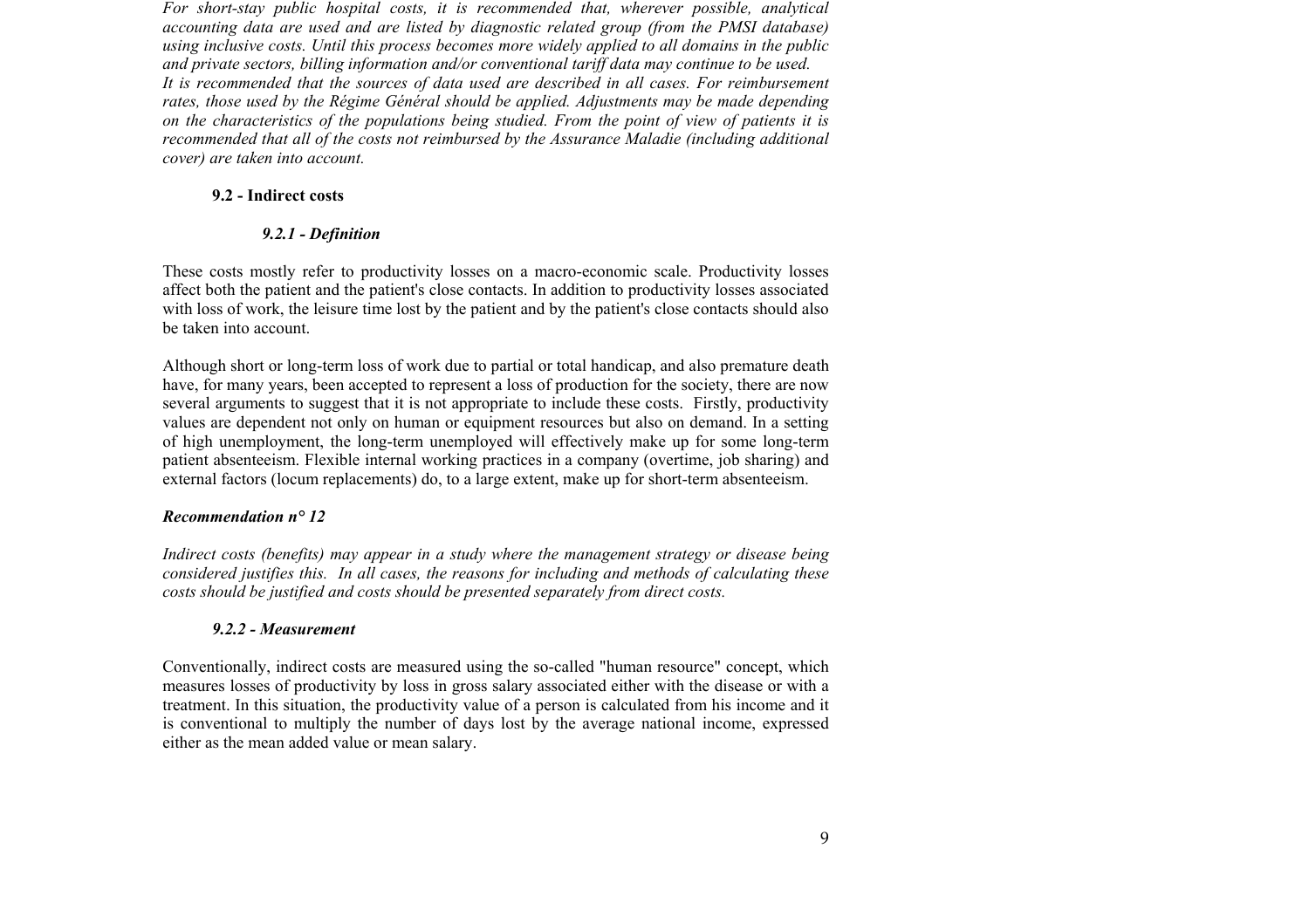*From the point of view of the society, it is recommended that estimates of loss of productivity are expressed in physical units without allocating values (number of working days lost, number of school days lost etc).* 

*Nevertheless, if the study is being performed from the point of view of the Assurance Maladie, the magnitude of payments given out from the public funds must be included in the calculations.* 

## **9.3 - Intangible costs**

These costs relate to the loss of a patient's well-being and that of the patient's close contacts due to the disease. These are the human psychological costs of the disease (suffering, pain, loss of life). These costs are implicit and may even explicitly be taken into account in studies which include quality of life concepts, using for example the willingness to pay approach, and in cost-benefit studies.

## *Recommendation n° 14*

*Intangible costs (benefits) are by their very nature entirely different from direct and indirect costs and it is inappropriate to add these costs together. Intangible costs may nevertheless, be considered in a separate study (quality of life, willingness to pay etc).* 

## **10 - OUTCOMES DEFINITION AND MEASUREMENT**

As the principle of pharmaco-economic studies is to compare the costs of a treatment with the outcomes produced by that treatment, it is crucial in the evaluation process that these outcomes are both defined and measured. The outcomes of a treatment may be defined in many ways. They may also be measured in many ways.

The range of outcome indicators which may be used depends on the objective of the study, the type of study, the nature of the information available and the indications for the product as they appear in its product licence.

Four major variants of the concept of an outcome will be considered, together with their specific indicators: effectiveness, quality of life, utility and willingness to pay. We shall then examine their use in combined indices.

# **10.1 - Effectiveness**

# *10.1.1 - Definition of effectiveness*

Measurement of the effectiveness of a treatment raises several questions of definition.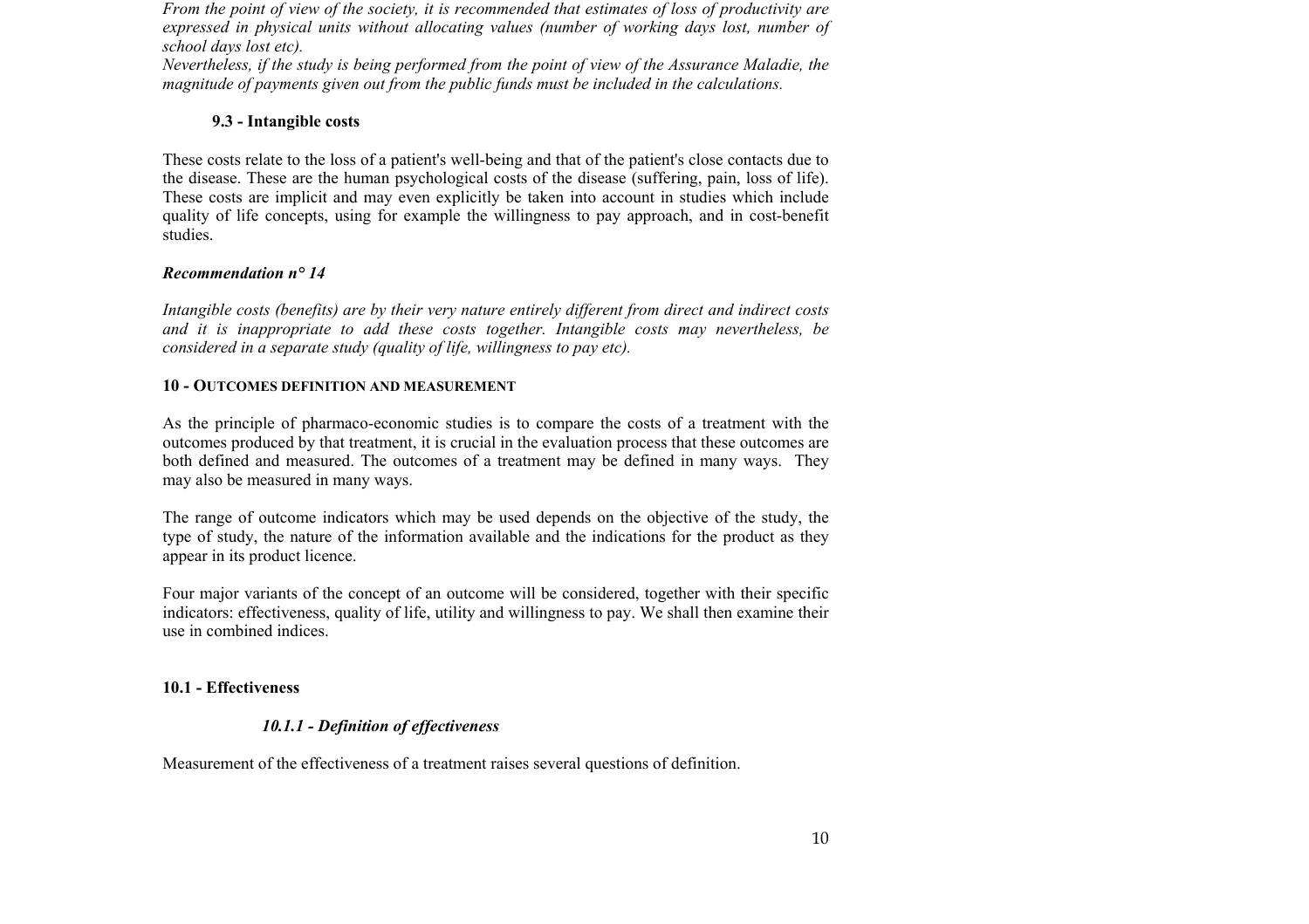*Wherever possible in pharmaco-economic studies, effectiveness in actual use is to be preferred to efficacy. If efficacy is used, however, attempts should be made to convert this to actual effectiveness using an appropriate approximation.*

## **S***urogate end-points* **and** *final end-point*

The use of surrogate end-points (for example a fall in blood pressure or cholesterol concentration) raises two types of problems in an economic evaluation:

- The first is a comparison problem: only treatments which lower blood pressure or cholesterol levels may be compared. How do we then consider other treatments which act on other parameters but which have, nevertheless, an impact on the incidence of, for example, cerebrovascular accidents or of myocardial infarction?
- The second is a difficulty in interpretation : what is the significance of the costs associated with a 20% reduction in one of these parameters?

These difficulties can only be resolved if a valid relationship can be found between the surrogate end-point and the final end-point.

# *Recommendation n° 16*

*It is recommended that final end-points are used in preference in pharmaco-economic studies. If only surrogate end-points are available, the relationship between these end-points and the final end-points should be estimated as best as possible by modelling.* 

# *10.1.2 - Choice of indicators relevant to final effectiveness*

# - **One or more indicators?**

A treatment may have many effects and expression of effectiveness by several indicators raises problems of interpretation. Combination of end-points into a single, global indicator raises the well-known methodological difficulties of data aggregation and weighting.

Where a single indicator is used, this assumes that efficacy has only one dimension; this must be justified or at least explained.

# - **Events avoided or disease-free survival?**

Many studies have chosen to express effectiveness in terms of specific critical events avoided (e.g. fractures, ulcers or deaths avoided).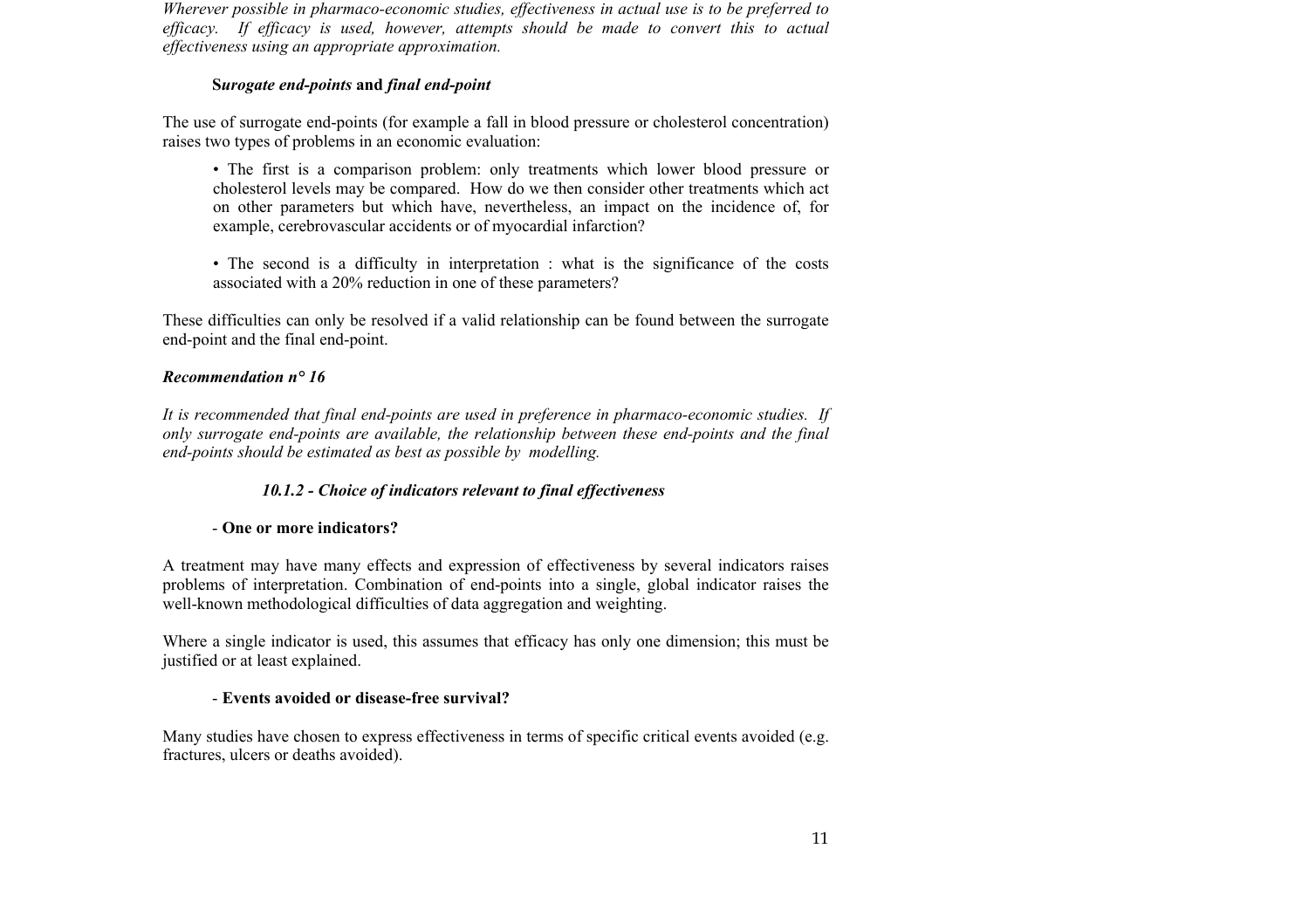*several indicators are used, the means by which these may be combined should be stated. If the indicator describes a number of events avoided, the time period over which the result has been obtained should be stated. A number of years of life saved or increased life expectancy is to be preferred to the number of deaths avoided. These life years saved may or may not be discounted, although the final solution must be justified wherever possible. Similarly, quality of life during the years gained should be described by an appropriate indicator.* 

## *10.1.3 Measurement of effectiveness*

The major question which arises in estimating effectiveness is the availability of the necessary information.

## **- Obtaining data from clinical or clinico-economic studies**

Ideally, an experimental study should be used to establish the clinical benefits of a treatment, both in terms of effectiveness and of tolerance.

These clinical trials therefore represent the gold standard in clinical evaluation. They compare patients who are randomised either to an intervention group or to a control group, in order to test hypotheses of efficacy and safety according to rules of Good Clinical Practice, which are now well established.

It is well-known that these results are valid internally, although their major weakness arises from the fact that in general they refer to theoretical clinical efficacy and not to effectiveness as observed in actual practice, as they are artificial in nature and have limitations imposed by the protocol (low external validity).

Various approaches may be used to solve these difficulties: clinical trials which are closer to real situations, retrospective case-control studies, intervention trials, cohort studies, analysis of patient databases, modelling etc.

Wherever a non-experimental method has been used, there are significant risks of selection and interpretation bias. Nevertheless, various statistical processes (multivariate analysis etc) may be used to limit any identifiable confounding variables.

Development of patient databases over a period of years is a useful means of comparing the actual conditions under which the products are used to their theoretical conditions, and thereby indirectly, but only qualitatively, to evaluate their actual effectiveness.

# - **Overview of clinical findings (meta-analyses)**

Where several clinical trials have been performed in the same type of intervention, literature reviews or meta-analysis of these studies may provide useful information.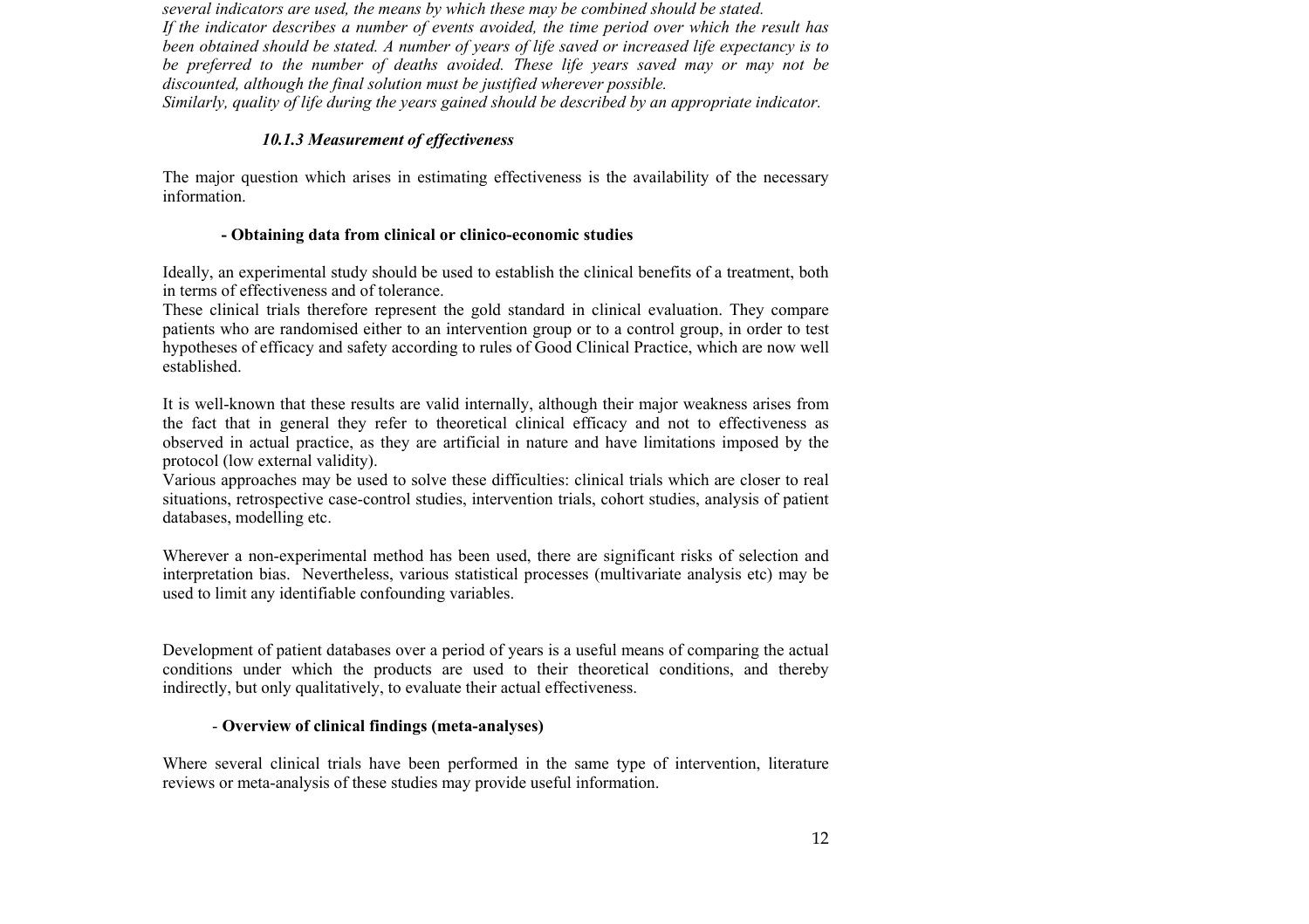Measurement of the quality of life associated with a state of health is a further way (and occasionally a substitute) of evaluating effectiveness. It is often essential to compare treatments which affect not only the duration of life but also its quality. This is particularly appropriate in the context of chronic or recurrent diseases.

It enables the patient's point of view to be taken into account (or that of the patient's representative), and enables functional criteria such as physical, social, mood etc to be added to the purely medical end-points (laboratory results, clinical findings - often surrogate end-points). This provides the patient's view (or that of the patient's representative) about the different consequences of the disease and/or its treatment.

The concept of quality of life must be distinguished from that of utility. The former refers to psychometric scales which are often multi-dimensional in nature. The latter refers to an individual's choice or preferences and is expressed using combined indices. These choices and preferences may, however, refer to states of health which have been defined via quality of life measurements.

Measurement of a single index of effectiveness, which combines both clinical judgement and quality of life measurement criteria, is not a true indicator of utility.

## *Recommendation n° 19*

*In an economic evaluation it is often important to measure the patient's quality of life - this information may not be provided by conventional measurements of clinical efficacy. Measurement of quality of life is particularly appropriate in the case of chronic or recurrent diseases.*

# *10.2.2 - Measurement of quality of life*

Quality of life may be measured :

- either from clinical trials,
- or from trials of actual use in a strict methodological setting,
- or from descriptive studies.

Several types of measurement instrument or quality of life scales are available, mostly in the form of self-administered questionnaires.The following may be used to measure quality of life :

- a generic health scale alone,
- a disease specific scale alone,
- a generic health scale and a disease specific scale.

Generic measurements evaluate the patient's condition, regardless of the disease. These measurements are favoured by those who make decisions in health matters as they enable groups of patients suffering from different diseases to be compared. Their psychometric qualities are often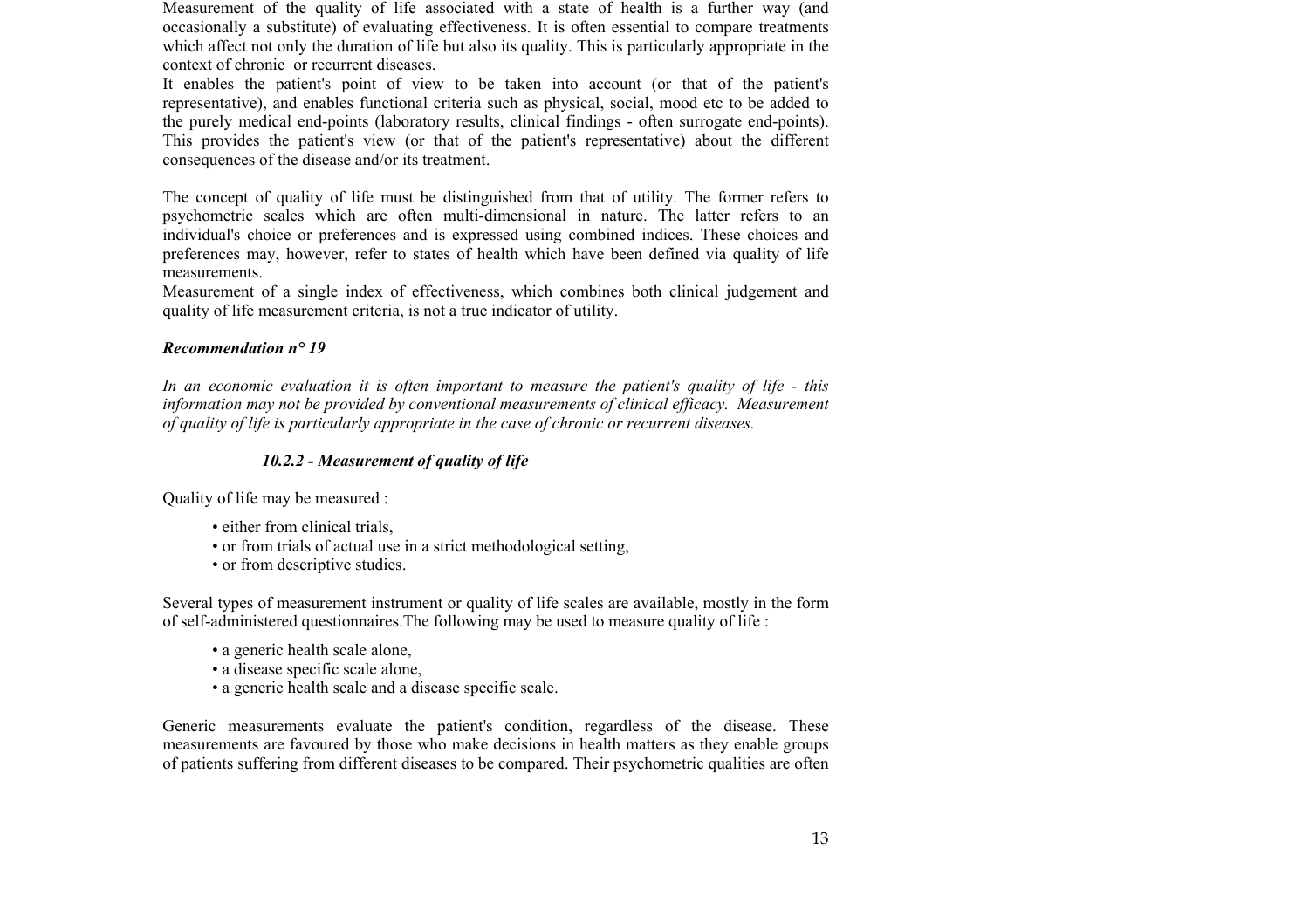their consequences to be placed in order.

• **In a comparison between products** : generic instruments may be used to compare products with each other and with other treatment options, both for a disease and for other purposes : specific instruments only permit comparisons to be made in the limited context of the disease concerned.

## *Recommendation n° 20*

*It is recommended that only instruments which have been validated should be used to measure quality of life and that a generic scale is combined with a specific scale. It may, however, be appropriate to use only one of these two instruments, providing this is justified.*

## **10.3 - Utility**

# *10.3.1 - Definition of utility*

In economic theory, the utility of a good or service to a financing body, which is assumed to act rationally, is the pay-back in return for the benefit which the body agrees to pay. It is different from the concept of medical utility which assesses the sound basis of a given treatment for a patient in defined circumstances.

In the health sector, the utility (in the economic sense of the term) associated with different states of health is a measure of individual preferences (those of the patients or the general population) with respect to these different states, using appropriate indicators. The utility of a drug is not scored in its own right but through value judgements obtained from individuals about the state of health which the treatment produces.

## *Recommendation n° 21*

*Measuring utilities is different from the technical measurements of the results of a treatment. Utilities express outcomes from the point of view of the individual (patients or general population) and are a further criterion in making a decision They may be particularly appropriate in certain diseases and/or treatments.*

## *10.3.2 - Measurement of utility: methods used to identify preferences*

There are many methods and different combinations available to identify preferences. Three major methods are available to allow the individuals concerned to express their preferences about different states of health.

## - **Classification methods using visual analogue scales**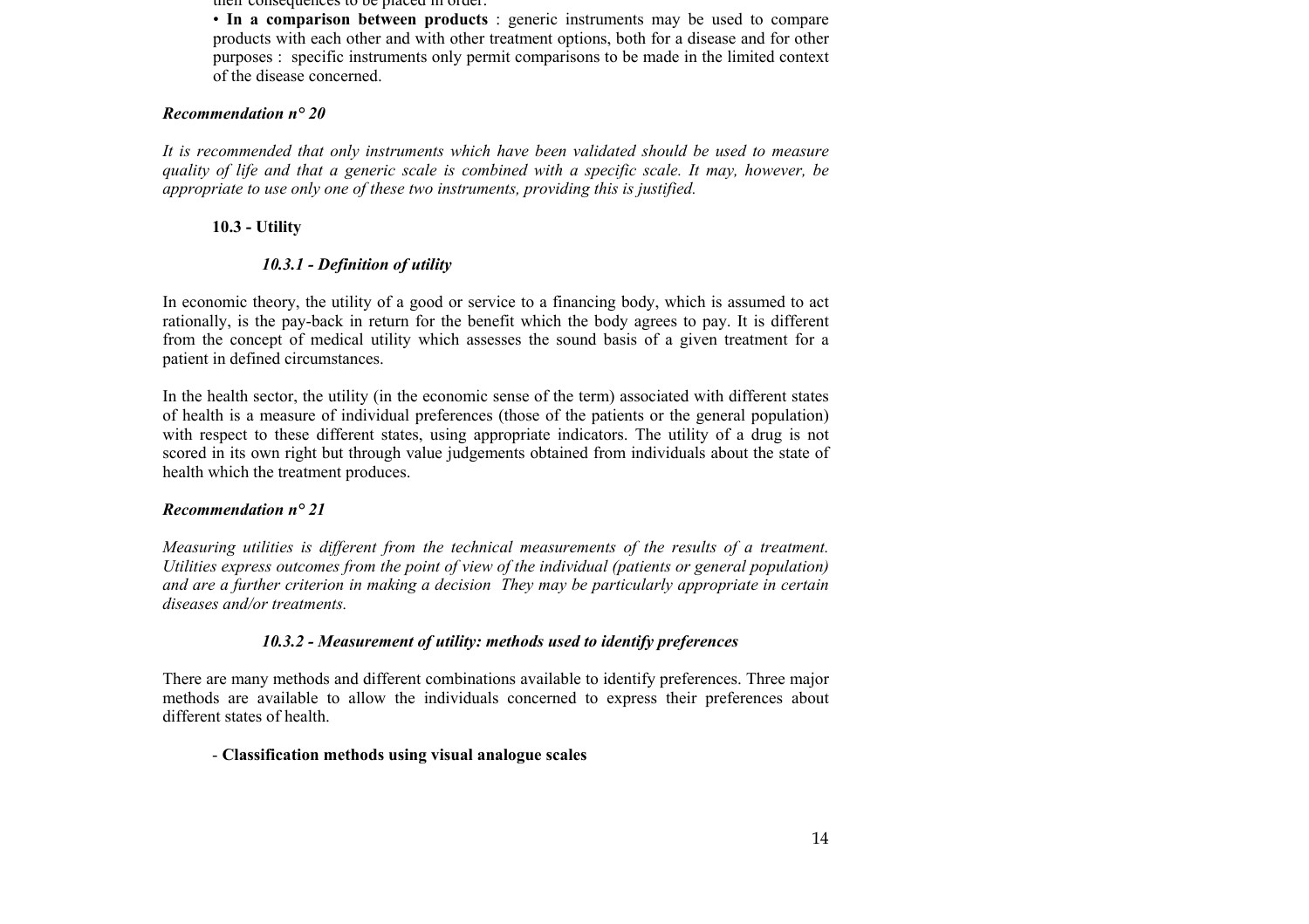The standard gamble method uses expected utility theory and choices under uncertainty as the assorted states of health which are offered as an alternative to the current state are weighted by the probabilities by which they may occur. This system is difficult to use as interviewees do not find it easy to base their opinions on probabilities and the choices offered are frequently unrealistic.

## - **Time trade-off**

This involves expressing the number of years of survival in a given state of health which the individual would be prepared to exchange for a fixed number of years in perfect health (or better health). This trade-off does not account for the utility of these years of life in good health, nor does it relate the trade-off to the probability of the event occurring. In contrast, the time trade-off method is relatively straightforward to perform.

# *Recommendation n° 22*

*Of the different methods available to identify preferences about states of health characterised by their quality of life and duration, visual analogue scales should be used with caution because of the problems which arise in interpreting them. The standard gamble and time trade-off methods would therefore appear to be more appropriate, although each has its own qualities and limitations. The reasons used to select one method over another should therefore be explained in evaluation studies.*

# **10.4 - Willingness to pay**

Willingness to pay may be used to estimate the value which individuals attribute to a good or service from the financial sum which the individuals concerned would be prepared to pay in order to benefit from the good or service. This method enables individual preferences to be combined in a cost-benefit analysis and an overall opinion to be expressed about the result (the state of health obtained following a treatment) in financial terms.

The willingness to pay method, which is still in its experimental stages, is subject to two types of bias;

• answer bias: due to an inadequate description of the scenario resulting in the *cost-(value) being under-estimated by the respondent, or influenced by the respondent's strategic behaviour*;

• selection bias: due to a failure to include non-responses or conflicting responses in the statistical analysis.

*Recommendation n° 23*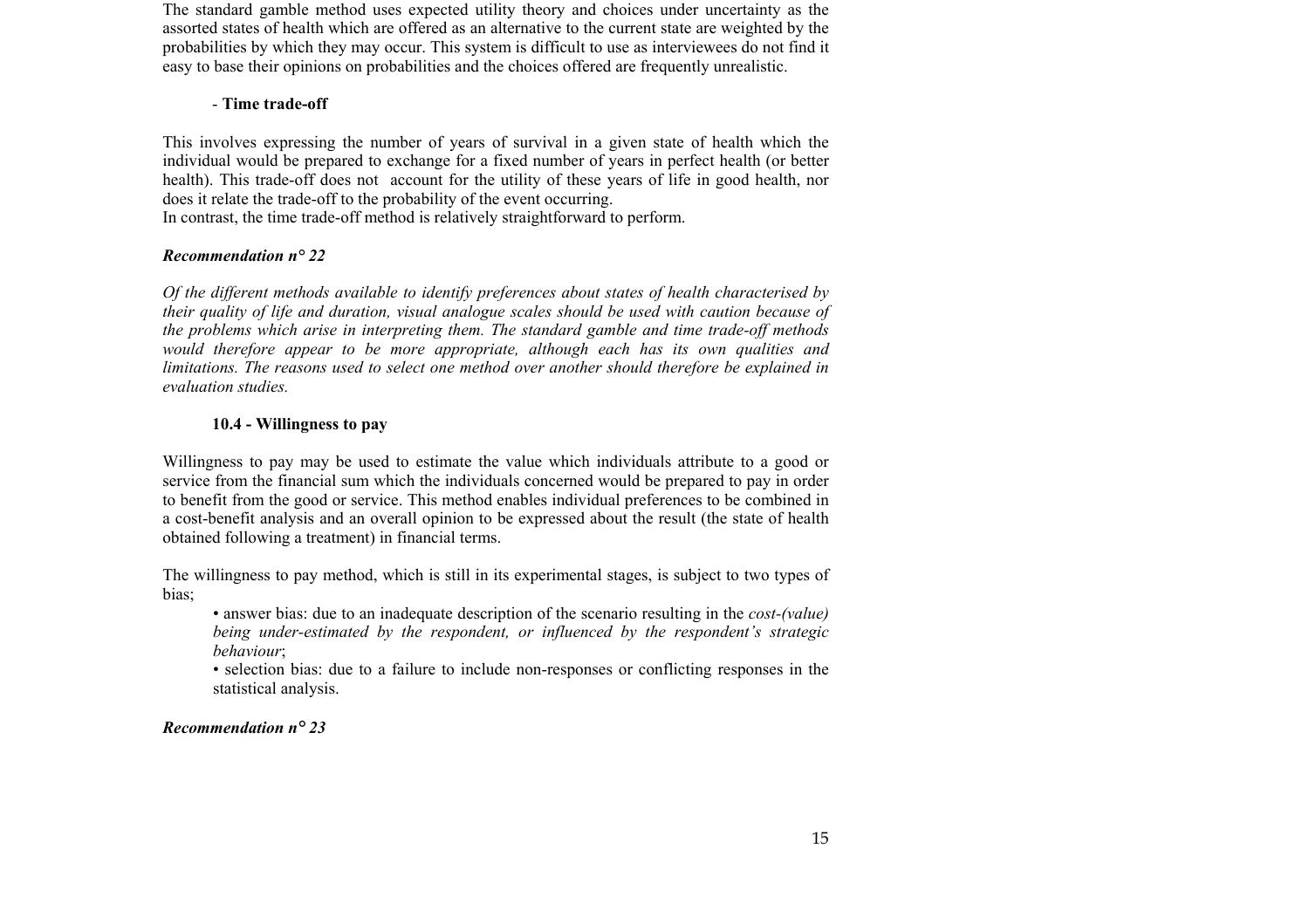#### *Recommendation n° 24*

*Where the result of a treatment is expressed through a combined index of both efficacy and quality of life, the latter should preferably reflect individual preferences.* 

*Depending on the context of the study, these preferences may be those of the general population (social perspective) or of the patients who are directly involved (patient perspective).* 

*They may take the form of utility coefficients, which are applied to states of health, or may be obtained from quality of life indicators, which take account of these factors implicitly in the way they are constructed. Regardless of the method chosen, it is essential that the method by which these combined indications are calculated and the status of individuals who express their preferences are described and that the underlying assumptions are validated.*

#### **11 - DISCOUNTING COSTS AND BENEFITS**

The time frame of different therapeutic strategies may be short or long, depending on the situation. In studies which are based on time frames over several years or more, the problem of discounting arises. This involves taking into account individual preferences as they apply in real time.

The problem of discounting is characterised by three questions :

- whether or not to include individual preferences at different times;
- what level to use:
- whether or not benefits are discounted and the legitimacy of so doing.

If we consider existing guidelines at an international level, it is broadly accepted that a discount rate of 2.5 and 5% may be used for costs The problem of discounting benefits is still controversial as future depreciation (with reference to lives saved) is not yet fully accepted.

## *Recommendation n° 25*

*It is recommended that costs are discounted in all cases. Costs may be discounted using conventional rates (2.5 or 5%) but should also be subject to a sensitivity analysis in which these figures are varied. As the issue of discounting benefits has not yet been resolved, these should be presented both with and without discounting. In all cases the non-discounted result should be presented in these studies.*

## **12 - MODELING**

A model is a simplified, reasoned and formalised representation of a true situation which the user is endeavouring to evaluate. Models are used in situations too complex to be evaluated directly and where inadequate information is available. They involve reducing situations to their primary components and isolating these components from the many secondary influences which may apply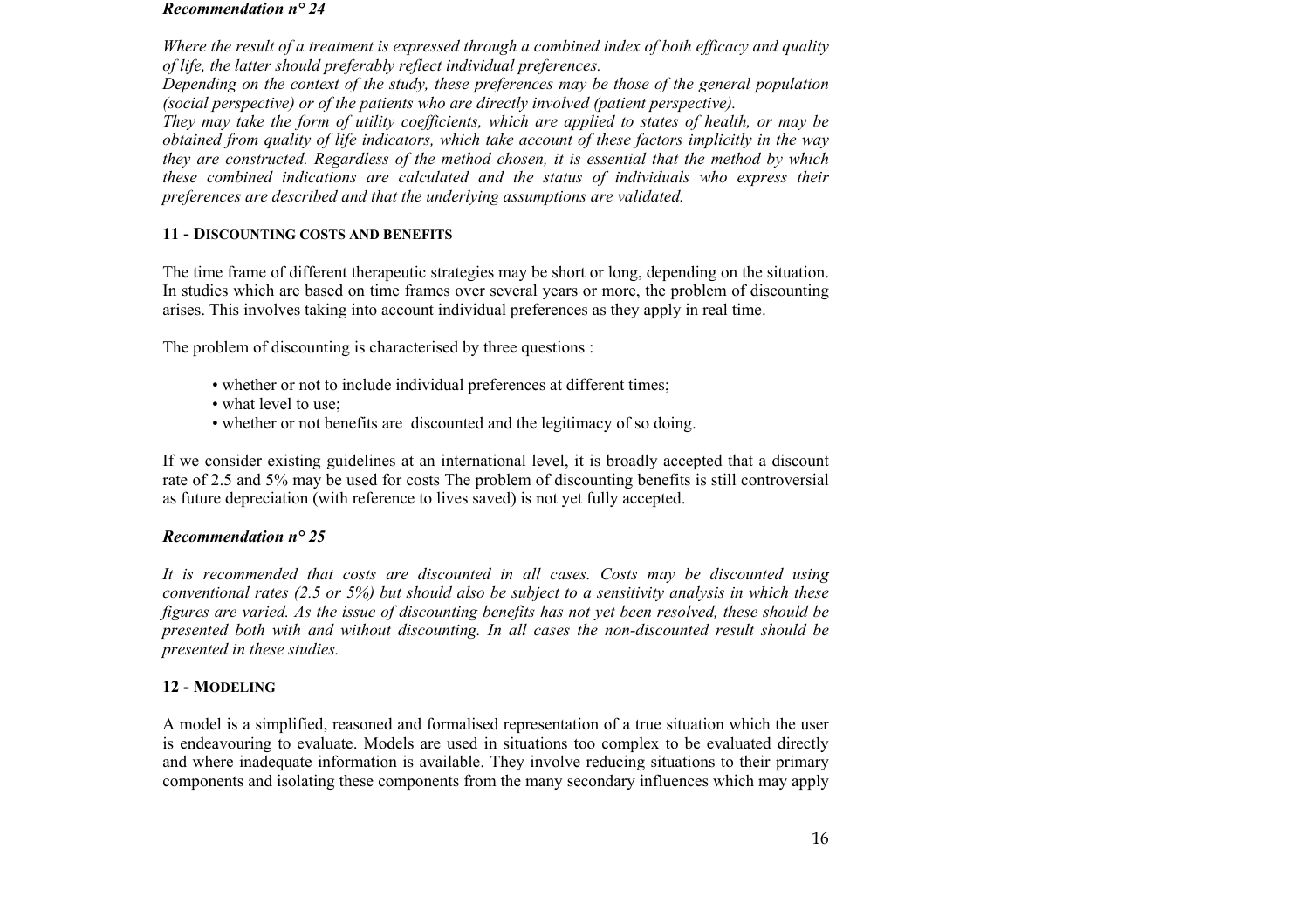There are many modelling methods. Some aim to be explanatory, such as multivariate statistical models, which endeavour to link overall changes with those of "explanatory" variables. Others are predictive and attempt to measure the consequences of alternative decisions in an uncertain world, but one which may be defined in terms of probabilities (decision tree, stochastic process, Markov chains etc). The Markov models are particularly well suited to evaluate medical treatments. These are dynamic, stochastic models which follow the changes in a population by the probabilities of different "states", which are each allocated a cost and a measure of the state of health.

Models may be validated both internally and externally. Internal validation questions the correctness of the findings and the coherence of the structure in which they are placed. External validation examines the comparability of the simulated dynamics with those actually seen in practice.

As information about a model is primarily dependant on the assumptions from which the model is constructed, it is important that robustness is tested by sensitivity analysis.

#### *Recommendation n° 26*

*Modelling is a perfectly acceptable means of evaluating treatment strategies where information is incomplete or inappropriate for the problem being assessed. It allows both costs and outcomes to be evaluated. The hypotheses and estimates on which the model is based should be explained and documented and their robustness should be confirmed by sensitivity analysis. The model itself must be validated both internally (consistency with findings) and externally (application of results obtained from the model to the changes which are observed in practice).*

#### **13 - SENSITIVY ANALYSIS**

An economic evaluation is an analysis of an uncertain situation. The parameters used may occasionally be imprecise or be hypothetical. For this reason, thresholds must be provided. Uncertainty may be measured in two ways: by sensitivity analysis and by a statistical evaluation of the distribution of results:

• Sensitivity analysis involves varying the parameters relevant to the model from the values which were initially used. It does not obviate the need to justify the initial values and the intervals through which values are varied from the baseline in comparable populations, although these may be used to confirm the robustness of the conclusions reached and to identify the key variables in the model.

• Classical statistical distribution tests are performed on costs and outcomes. For effectiveness parameters for example, the distribution of costs and in particular their median, mean, confidence interval, first quartiles and outliers will be examined.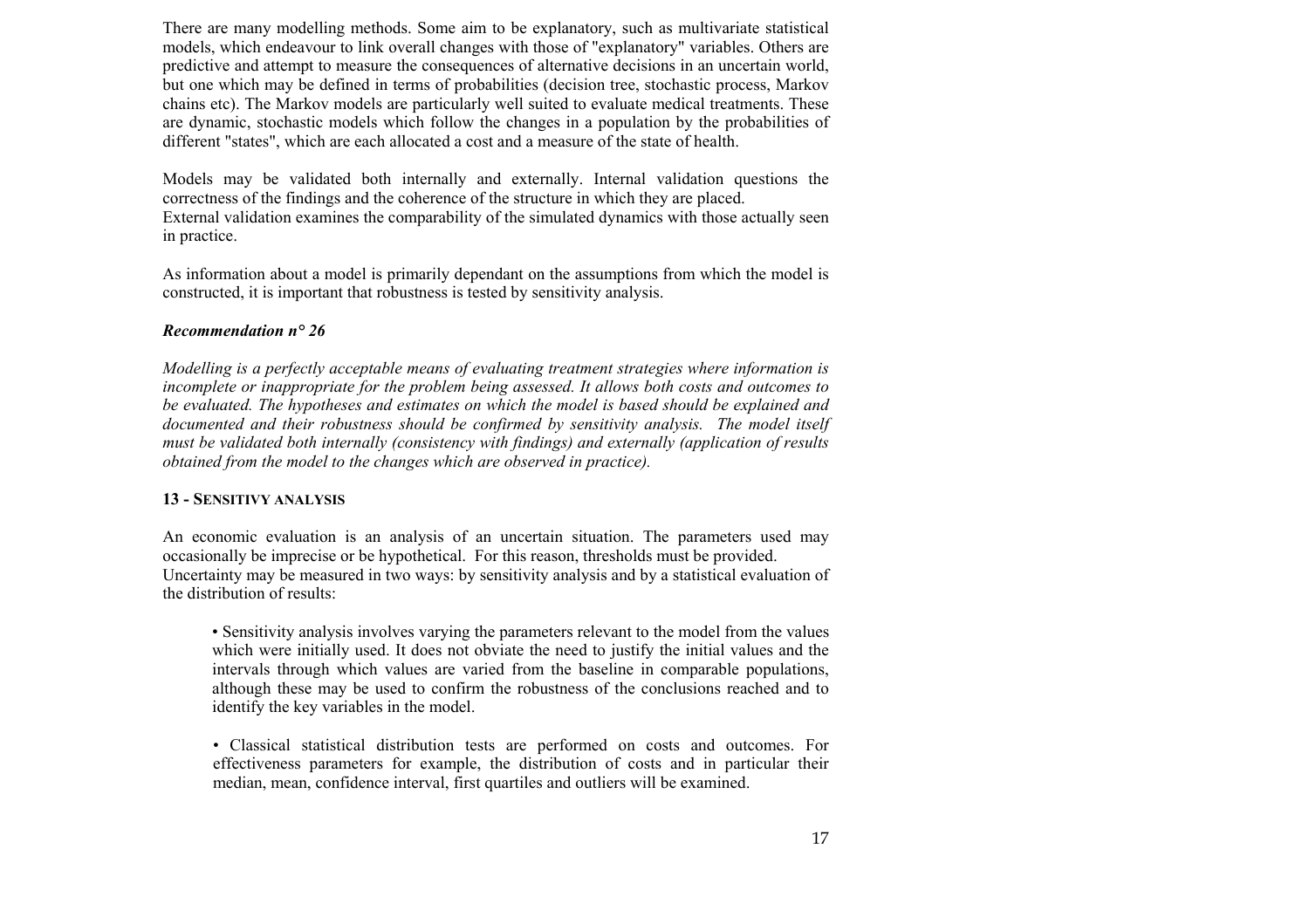#### **14 - PRESENTATION OF RESULTS**

#### **14.1 - General details**

Results must be presented in such a way as to make the study transparent. It is essential that people who read the study obtain a precise idea of the way in which results were obtained, particularly where a model is used, and that the reader must be able to follow the reasoning used without difficulty.

## *Recommendation n° 28*

*The report should be presented in such a way as to take account of the different points raised in these recommendations.The results of a study should be presented in successive stages, distinguishing the effects of treatment on one hand, from costs on the other. It is recommended that calculations are shown in detail, in order that it is possible for both their accuracy and their relevance to be confirmed.* 

*All clinical, epidemiological and financial data should be provided as these are essential for the study to be validated and be fully understood.* 

*Detailed references should be provided. In particular, sources used to calculate costs must be given.* 

*These details may be provided in appendices in order to make the study easier to read.* 

*The agency which has commissioned the study must also be named for the purposes of transparency.*

# **14.2 - Ratios**

Cost-effectiveness (or cost-utility) ratios are designed to provide an overview of the results of a comparative evaluation of different treatmen. This implies that ratios should be presented in a differential format in which the difference in the costs of two treatments is set against the difference in the effects which the treatments may have. The contents of the numerator and of the denominator should also be adequately described to avoid counting something twice (where the same effect is expressed both in the numerator and in the denominator). Life years lost, for example, should not be counted in the costs.

# *Recommendation n° 29*

*Cost-effectiveness (or cost-utility) ratios should be expressed in differential format so that they may be used as a criterion to assist decision-making. Variations in use of resources should be shown in the numerator and those which influence the state of health in the denominator, taking care to avoid counting factors twice.* 

*Components of these ratios (costs and results) should also be presented with their statistical distribution (mean, median, confidence interval etc).*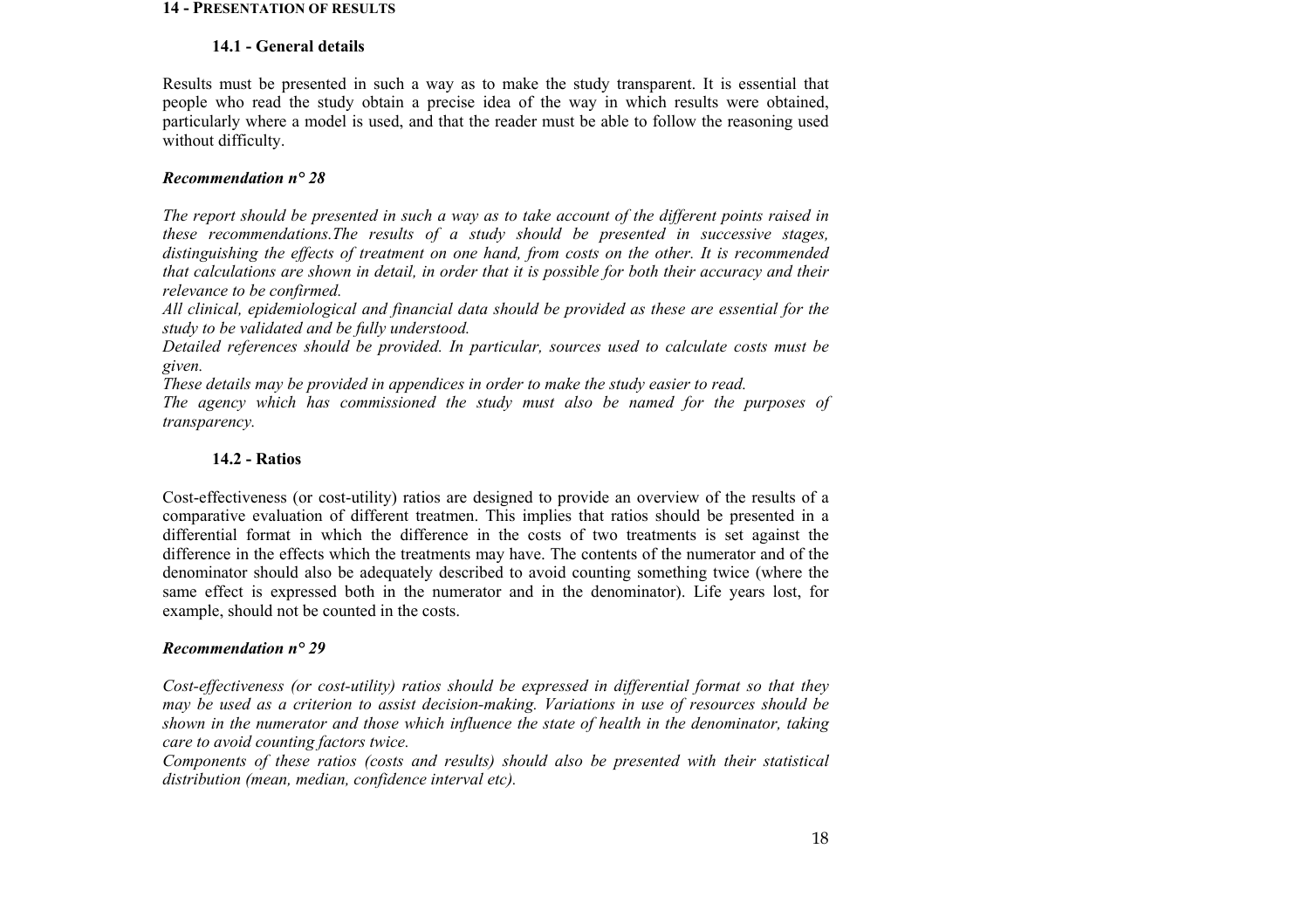#### **14.4 - Distribution features and equity problems**

Any calculation method used to present an overall result or to weight results (data combination procedures, discounting benefit etc) which may obscure problems of equity by favouring or undercounting a group of patients should be discussed. Cumulative life years should in particular be handled with caution. A treatment, for example, which enables a patient to gain 10 life years does not have the same value as one which enables 10 patients to gain 1 year. The overall result for each is, however, identical. Choice of one over the other implies that the author has taken a stance on equity.

# *Recommendation n° 31*

*It is recommended that aggregate results are expressed in such a way as to take account of any underlying equity problems in the aggregation method used.*

# **14.5 - Time frame of the evaluation**

It is possible that the evaluation may be undertaken under different conditions depending on the time frame of the study. This may, in the first instance, be defined by the length of randomised trials or of observational studies on which the economic evaluation is based. If this observation period is considered to be inadequate, the studies may extend the period by extrapolation or by a more complex model.

# *Recommendation n° 32*

*If the study consists of both short-term results from clinical trials and longer-term results based on modelling or on clinical observations, results of these two phases should be presented separately before any aggregation process is applied. Where aggregation is to be used, the aggregation methods and their limits must be justified and discussed.*

# **14.6 - A standard format to present studies**

Most of the "*guidelines*" formulated in different developed countries contain a recommended list of points which should be covered in the presentation of the study. Some are relatively demanding in the details they require to be presented. Whilst not wishing to be excessively formal or prescriptive, these recommendations will attempt to list the points which all studies should endeavour to explain.

# *Recommendation n° 33*

*Wherever possible, reports showing results of a comparative evaluation of management strategies should make the following points clear to the reader:*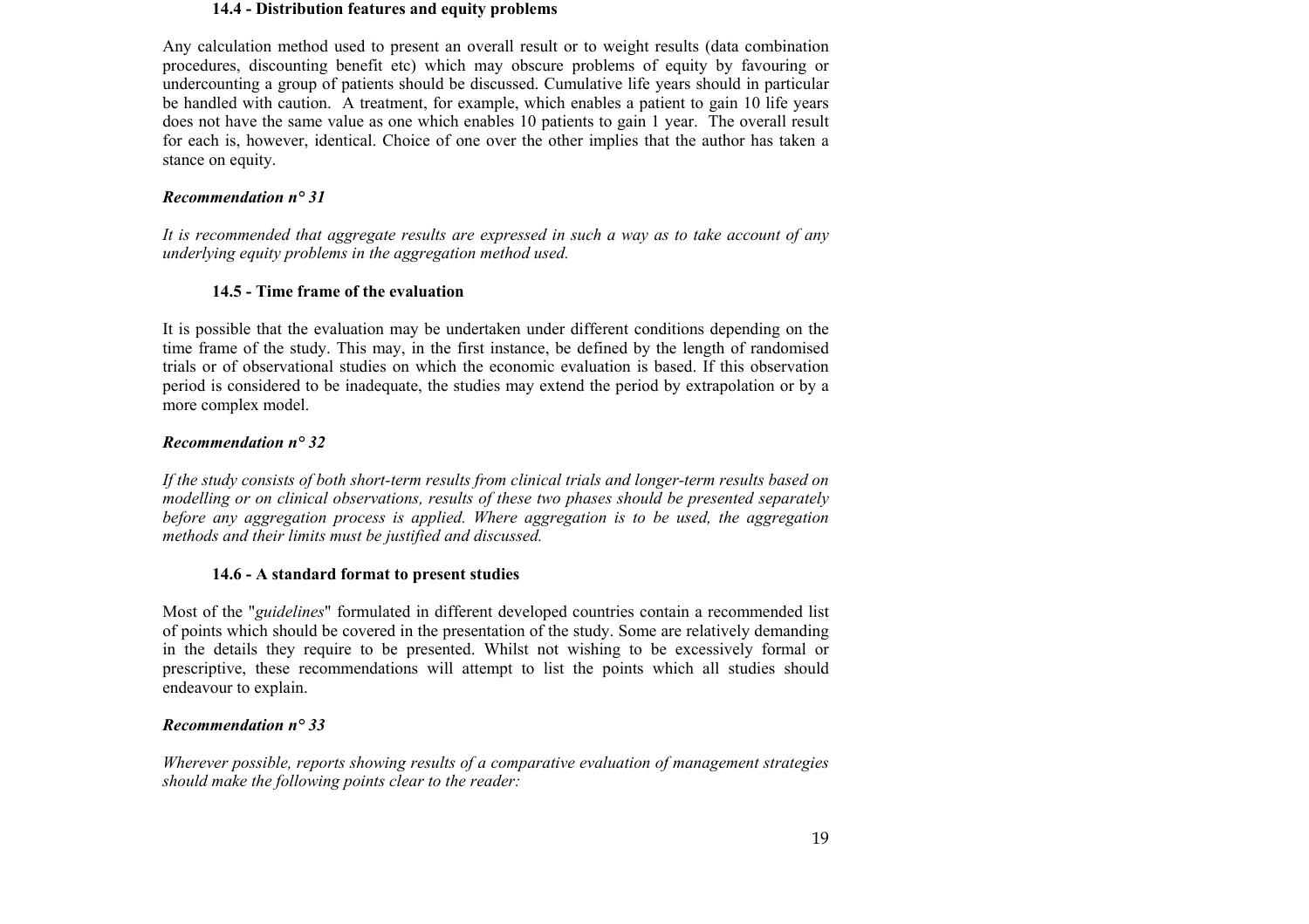#### •*the limits of the evaluation presented.* **15 - BUDGETING**

An important secondary aim of pharmaco-economic evaluations is to estimate the short- and medium-term (2-3 years) consequences of instituting a new treatment for the different health service agencies involved (Assurance Maladie, additional insurance, patients, public hospitals, private practitioners etc). This type of analysis follows on logically from the studies described above. They may be distinguished in many respects by the choices of methodology used:

- systematically, including tariffs and transfers of financial resource (direct costs and variable costs);
- a short- and medium-term context (2-3 years);
- including the actual financial mechanisms which apply to the structures and agencies involved, combining intrinsic resistance to change with the changes in medical practice which will result from the new practice;
- an approach taking into account the effects of treatment being available on a wider scale (i.e. effects on the entire health service system) including the effects of replacing existing management strategies, allowances for the market where competition exists and the shortand medium-term costs avoided as a result of the effectiveness of the treatment;
- including specific details of the populations who will receive the treatment being evaluated (target population, actual population, defined patient sub-groups etc).

## *Recommendation n° 34*

*In addition to pharmaco-economic evaluations carried out on a micro-economic basis, it may be useful to extrapolate the results obtained in order to estimate the budgetary consequences of a treatment studied for the major agencies involved in the short- and medium-terms, in the event that treatment is applied on a wider scale.* 

*These estimates may be more or less complex, depending on the case, and should be described together with the assumptions on which they are based.*